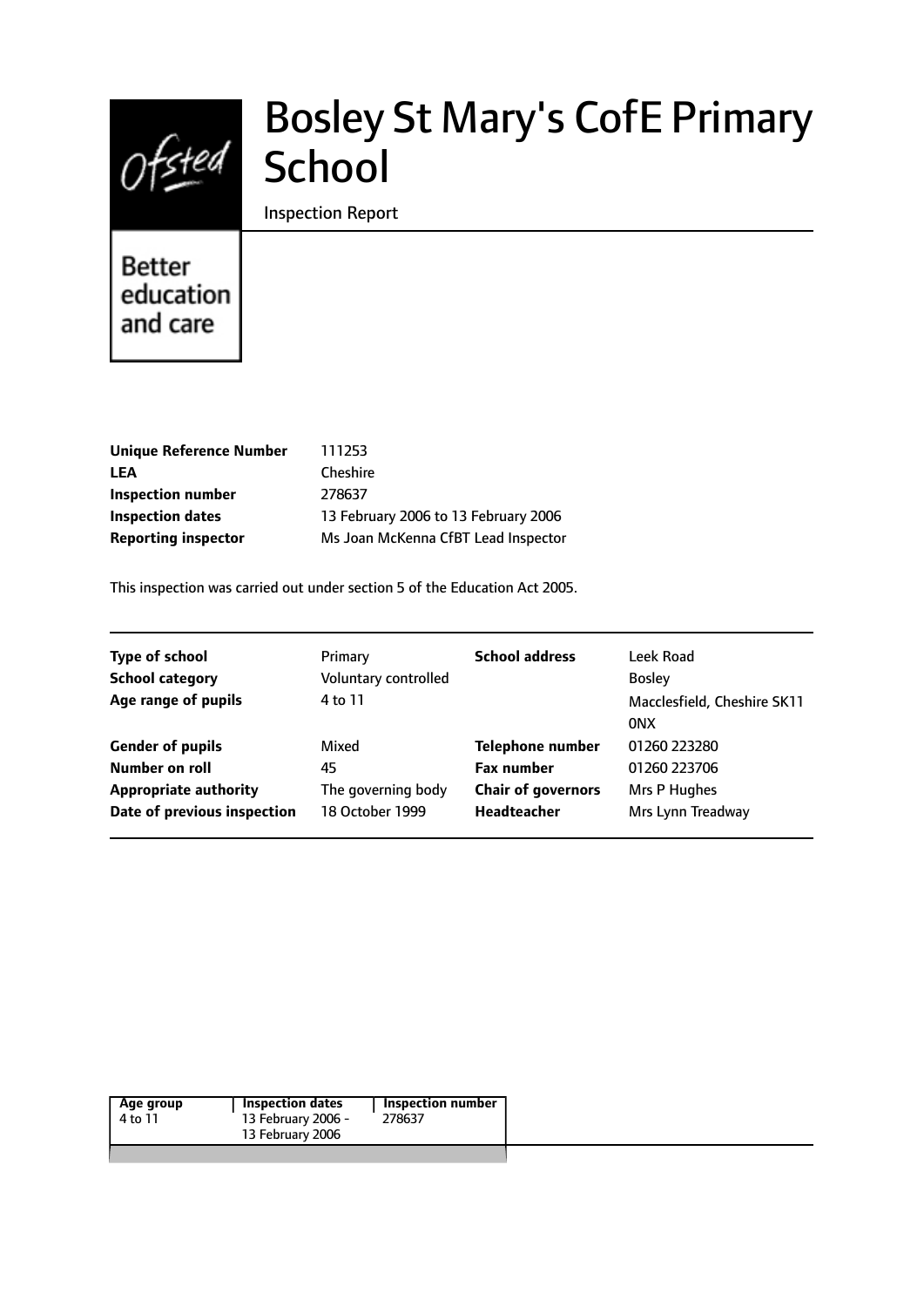© Crown copyright 2006

#### Website: www.ofsted.gov.uk

This document may be reproduced in whole or in part for non-commercial educational purposes, provided that the information quoted is reproduced without adaptation and the source and date of publication are stated.

Further copies of this report are obtainable from the school. Under the Education Act 2005, the school must provide a copy of this report free of charge to certain categories of people. A charge not exceeding the full cost of reproduction may be made for any other copies supplied.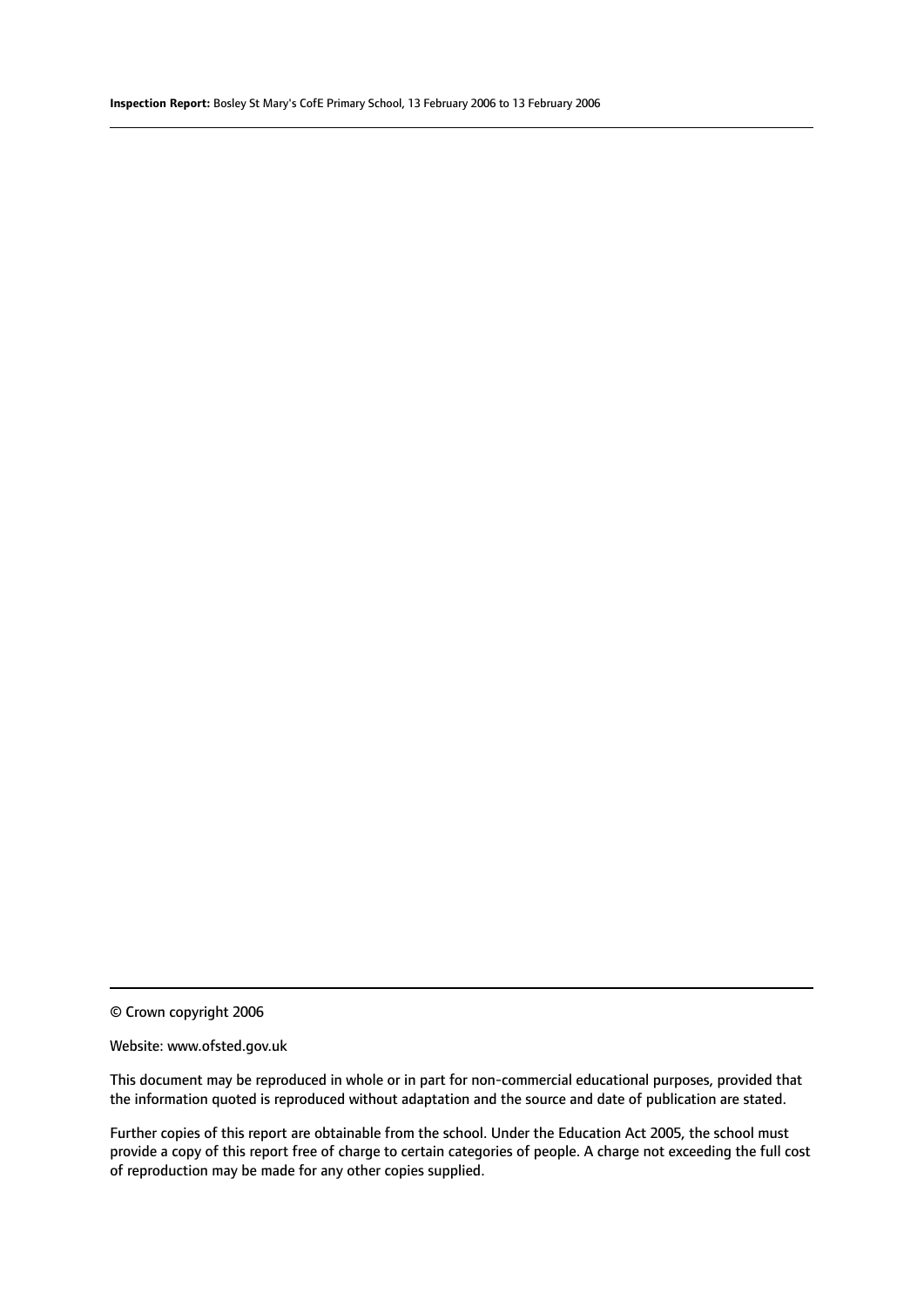# **Introduction**

The inspection was carried out by one additional inspector.

# **Description of the school**

This school is much smaller than average, with very small numbers of pupils in some year groups. They are organised into two classes, one containing pupils in Reception and Key Stage 1, and the other containing all pupils in Key Stage 2. Almost all pupils are of white British heritage. The proportion of pupils with learning difficulties and/or disabilities is below that usually found, although the proportion with a statement of special need is average. The socio-economic background of pupils is mixed, but overall is broadly average, and no pupils are known to be entitled to free school meals. A higher than usual number of pupils join or leave the school at other than the usual times.

# **Key for inspection grades**

| Grade 1 | Outstanding  |
|---------|--------------|
| Grade 2 | Good         |
| Grade 3 | Satisfactory |
| Grade 4 | Inadequate   |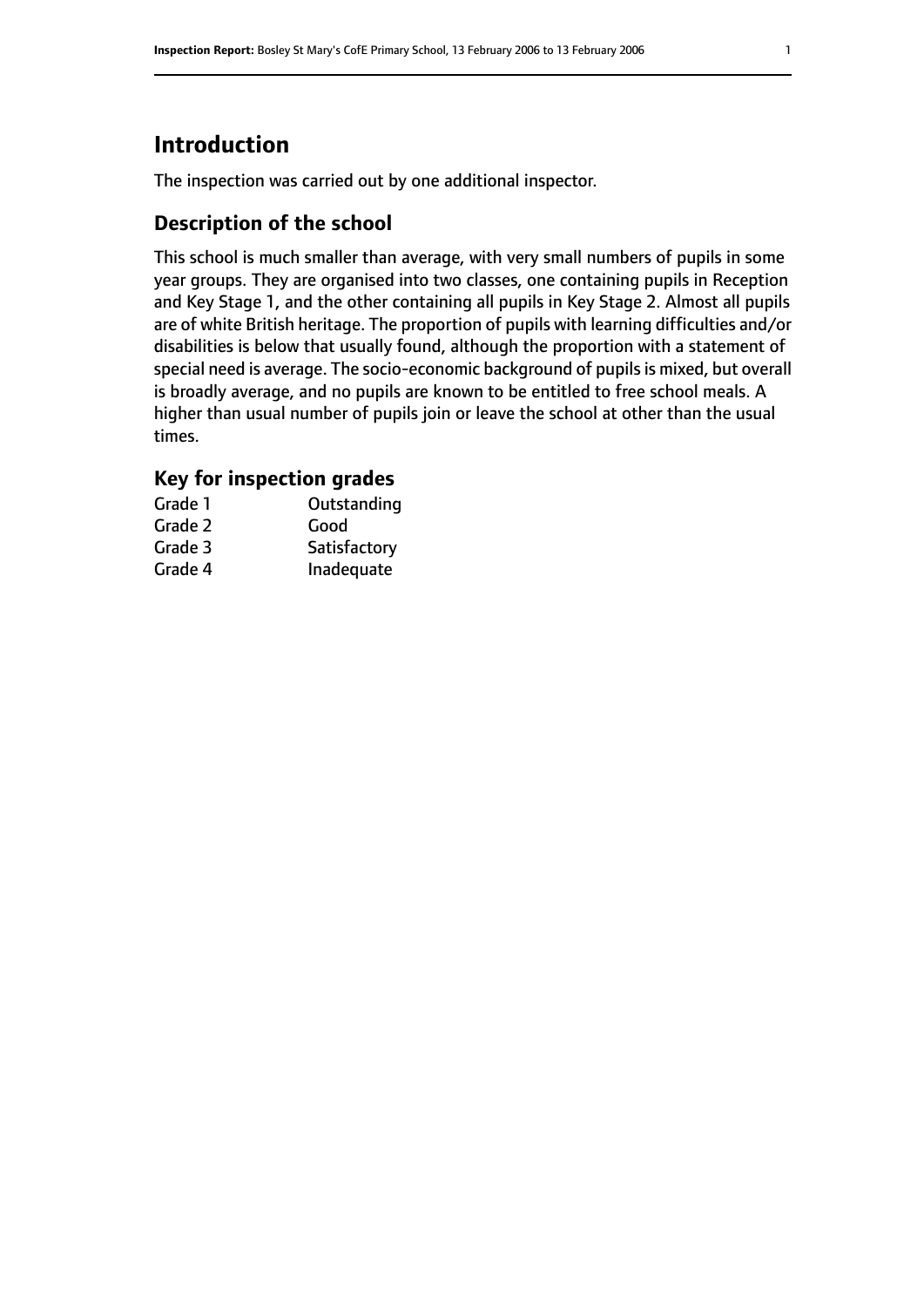# **Overall effectiveness of the school**

## **Grade: 3**

The school provides a satisfactory education for its pupils. It provides well for their personal development. The school is very inclusive and all pupils are valued as individuals. Staff know all pupils extremely well and work in good partnership with parents and with outside agencies to give them the support they need. Pupils enjoy school, behave very well and have exceptionally good relationships with each other. Their knowledge of how to keep healthy is outstanding. The curriculum is good and the buildings and grounds create an attractive learning environment. However, although teaching has good features, it is satisfactory overall as the very wide range of learning needs in the mixed age classes are not always catered for effectively enough and arrangements for assessing pupils' work require further development. Pupils' achievement throughout the school is satisfactory overall, although some individuals make good progress. Pupils entering the Reception class settle in well and make satisfactory progress towards the goals set nationally for pupils of that age. Leadership and management are good. Action being taken to effect improvement, is having a positive impact, and is, for example, raising standards in writing. Areas requiring further development are generally well known, although some judgements the school makes about itself are generous. However improving evaluation and monitoring and ensuring that all leaders are fully involved have been identified as priorities for development. Improvement since the last inspection and value for money are satisfactory. There is capacity for further improvement, and the partnership between the headteacher, staff, governors, parents and pupils provides a good basis on which to continue to build.

## **What the school should do to improve further**

Continue the work being undertaken to:

- ensure that teaching in the mixed age classes caters for the needs of all pupils to enable them to learn well
- improve assessment procedures and involve pupils in assessing their own work and in setting targets for improvement
- ensure that all leaders monitor and evaluate the effectiveness of their areas of responsibility accurately.

# **Achievement and standards**

#### **Grade: 3**

The number of pupils in individual year groups is so small that statistics about performance have to be viewed with some caution. In making the following judgements, the school's assessment records and evidence gained during the inspection has been taken into account. Pupils' achievement overall is satisfactory, although some individuals make good progress. Attainment on entry to the school varies for individuals, but in general is in line with expectations for pupils of that age. Pupils entering Reception settle well and make satisfactory progress towards meeting the goals set nationally for pupils of that age. Pupils in Years 1 and 2 continue to make steady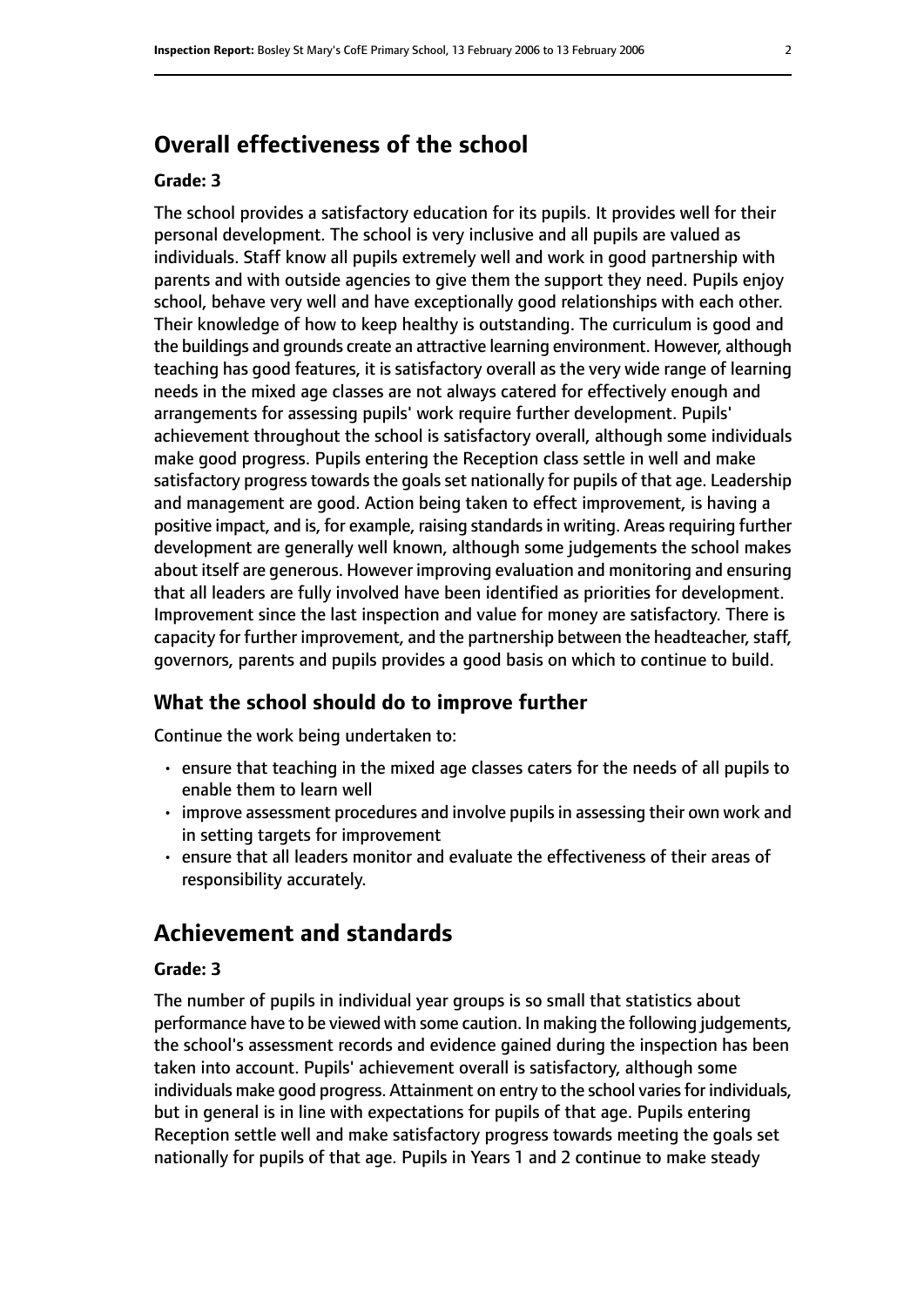progress and usually reach standards in line with their abilities. Overall, standards at the end of Year 2 have been broadly average for the past five years. By the time pupils leave the school at the end of Year 6, standards are also broadly average and that too has been the case for the past five years. There is a very wide range of learning needs in the Key Stage 2 class. The attention paid to meeting these needs enables pupils to make satisfactory progress. However, tasks given to pupils when they are working independently do not always promote sufficient progress and some do not enable pupils to reach higher levels of work. Some good support for pupils with learning difficulties and/or disabilities helps them to make a similar rate of progress to their class mates. Targets set for pupils' attainment are usually, but not always, met. There are signs of rising standards, such as in writing where work done last year has had a positive impact. Improving mathematics is a current focus.

### **Personal development and well-being**

### **Grade: 2**

There are many positive features to pupils' personal development, and their spiritual, moral, social and cultural development is good. Pupils are open, friendly and welcoming. Pupils of different ages have exceptionally good relationships with each other. They work and play alongside each other very harmoniously, such as when two Reception children were thoroughly enjoying a game of catch with two Year 6 play leaders. There is occasional friction between individuals, but this is dealt with quickly. Behaviour is very good. Pupils' understanding of how to keep healthy through physical exercise and diet is outstanding, helped by the fact they grow vegetables and fruit on site, and play a part in cooking and eating them. Pupils like the new healthy lunches, one commenting that she liked the fact that 'there are more vegetarian options'. Pupils also know how to keep safe and they feel secure. Pupils make a good contribution to their community. They played a part in plans to develop the grounds to make them more effective and fun to use. Even very young children carry out responsibilities well such as holding doors open for others. Children are aware of other communities, such as 'The Bosley School' in the Gambia, which has been set up as part of a local village project. Pupils' attendance is high.

# **Quality of provision**

# **Teaching and learning**

### **Grade: 3**

The quality of teaching and learning is satisfactory overall. All have some good features. There is a positive climate for learning, helped by a good partnership between adults working in the classrooms. Teachers expect pupils to work hard and pupils respond to these expectations, concentrating and following instructions well. Pupils are good at both working independently and cooperating with others. The use of 'shoulder partners' to promote speaking and listening skills is good. Pupils in the younger class were earnestly discussing whether or not they preferred to learn about the story of 'The Enormous Watermelon' through drama or through reading the book, although some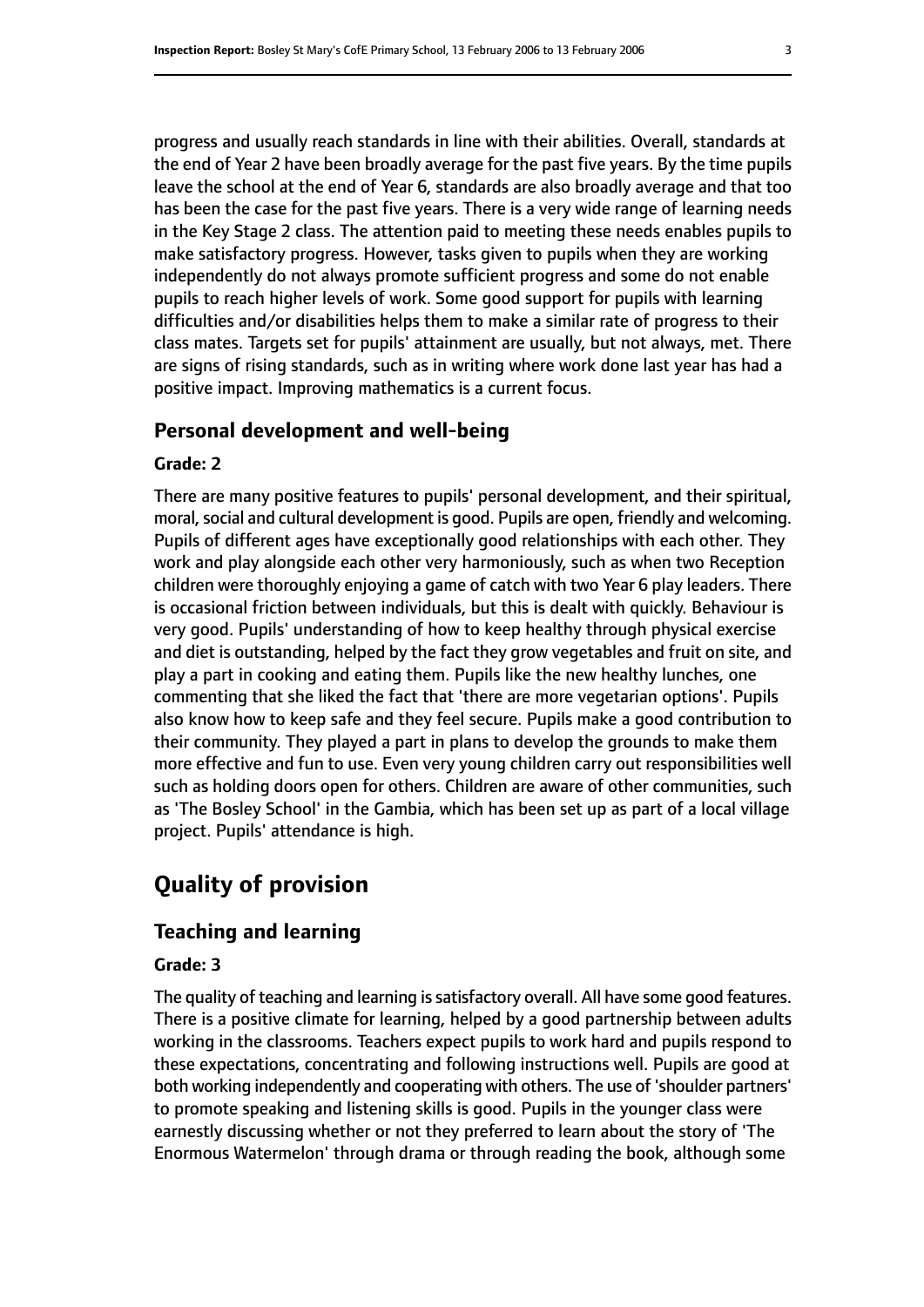were not confident at talking to the whole class. Considerable efforts are made to meet the wide range of pupils' needs in both classes, and these meet with some success, enabling pupils to achieve satisfactorily. However there are times when pupils are working independently, especially at Key Stage 2, when the tasks that pupils are given and the way in which they are organised, do not provide enough challenge or relevance and on these occasions the pace of learning slows. Assessment is satisfactory. Pupils are given some helpful feedback about how well they are doing but it is recognised by the school that there needs to be greater use of target setting and pupils need to be more involved in assessing their own work.

## **Curriculum and other activities**

### **Grade: 2**

A good, broad curriculum is provided. All required subjects are taught, along with the National Strategies for literacy and numeracy, although it is an on-going challenge for the school to adapt these to meet the diverse needs of pupils in whole key stage classes. There is a good emphasis on promoting pupils' creativity and physical development. Recent improvements to the building and grounds have made a very positive contribution to improving the pupils' learning environment. The nature of the building means that Reception pupils do not have independent access to the outdoors, although the school has taken steps to address this at specific times of the week. The curriculum promotes all aspects of pupils' personal development well, including their health and safety, and the school has gained a 'Healthy School' award for the past four years. The 'growing project' which involves pupils in growing, picking, cooking and eating their own fruit and vegetables is a noteworthy aspect of the curriculum. The curriculum is enriched well through trips and visitors into school.

# **Care, guidance and support**

## **Grade: 2**

An advantage of being a small school is that adults know the pupils and their families extremely well and provide very good personal support for them, especially when they are experiencing difficulties and require extra care. There is good team work within the school and also with outside agencies, and the school goes to great efforts to ensure that any additional care and support that a pupil may need, for example if they have a learning difficulty, is provided. Child protection and health and safety procedures are secure. The school welcomes the involvement of parents, and seeks their views, for example, through inviting 'exit statements' from Year 6 parents. Pupils also play a good part in caring for their peers, for example joining anyone sitting at the 'buddy bench'. Academic guidance is satisfactory, but some of the weaknesses in assessment, such as the fact that setting learning targets is not comprehensively undertaken, limit its effectiveness.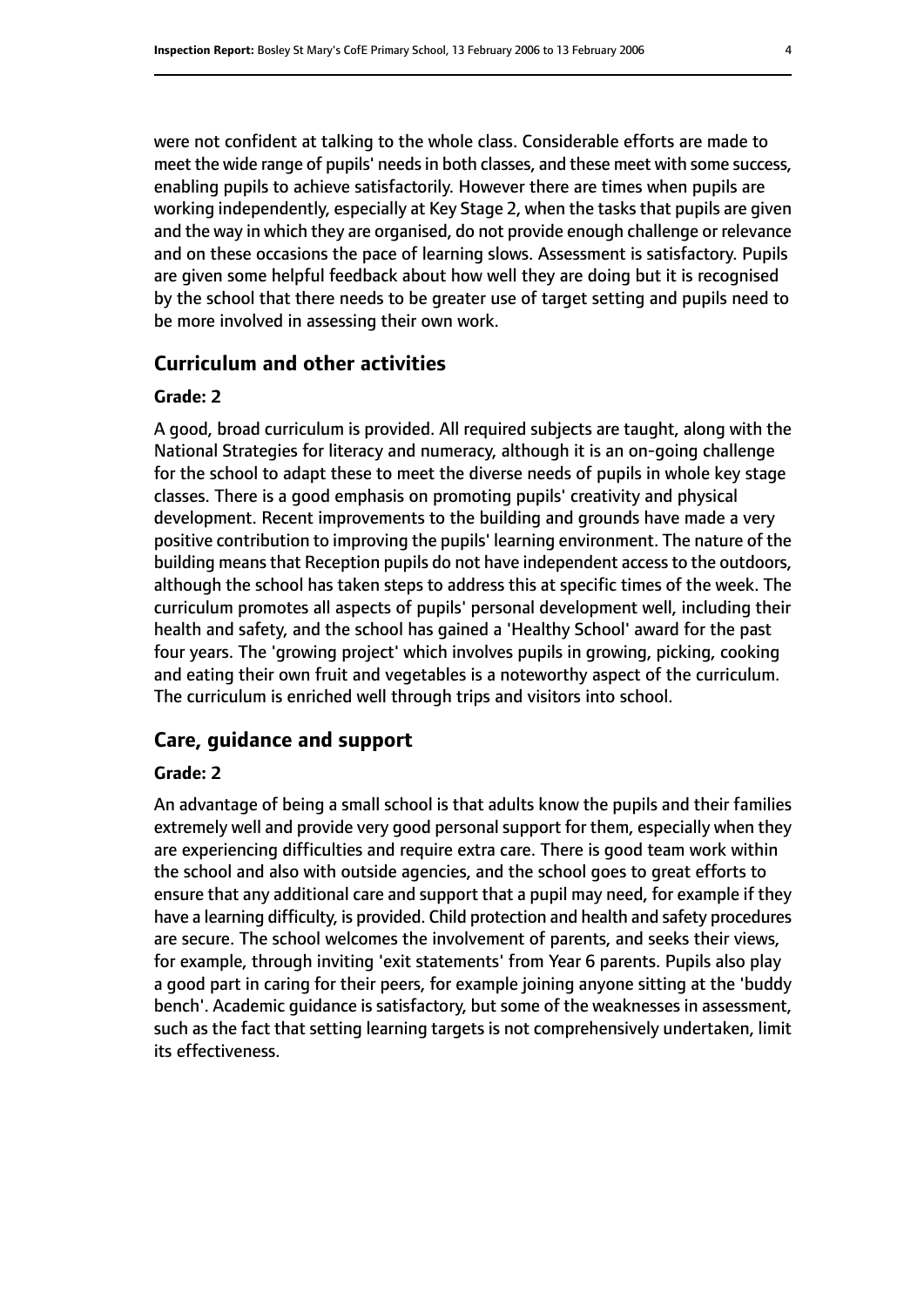# **Leadership and management**

## **Grade: 2**

Leadership and management are good overall. The headteacher has a strong commitment to all of the pupils and she sets the tone for the extremely inclusive atmosphere within the school whereby every pupil is welcomed and valued as an individual. She is committed to continually improving the school and has had some demonstrable success in this, such as the developments to the building and grounds and the recent improvement in pupils' writing. She is committed to working as a team and to developing the skills of other leaders, who, because they each hold a large number of responsibilities, are not yet fully involved in monitoring and evaluating the effectiveness of all areas. Involvement in a primary leadership project is proving to be valuable in developing the leadership skills of others. The headteacher is clear about further improvements needed, although some of the school's judgements about itself are generous. However, improving self evaluation has been identified as a priority for development. The fact that some areas of the school are only satisfactory is not to do with weaknesses in leadership and management, but more to do with the challenges posed by being such a small school, especially the fact that the range of pupils' learning needs to be planned for and met in each class is so wide. There has been satisfactory improvement since the last inspection, and there is capacity for further improvement. The strong teamwork between staff, informed involvement of governors, confidence of parents and cooperation of pupils provide a good basis on which to continue to build.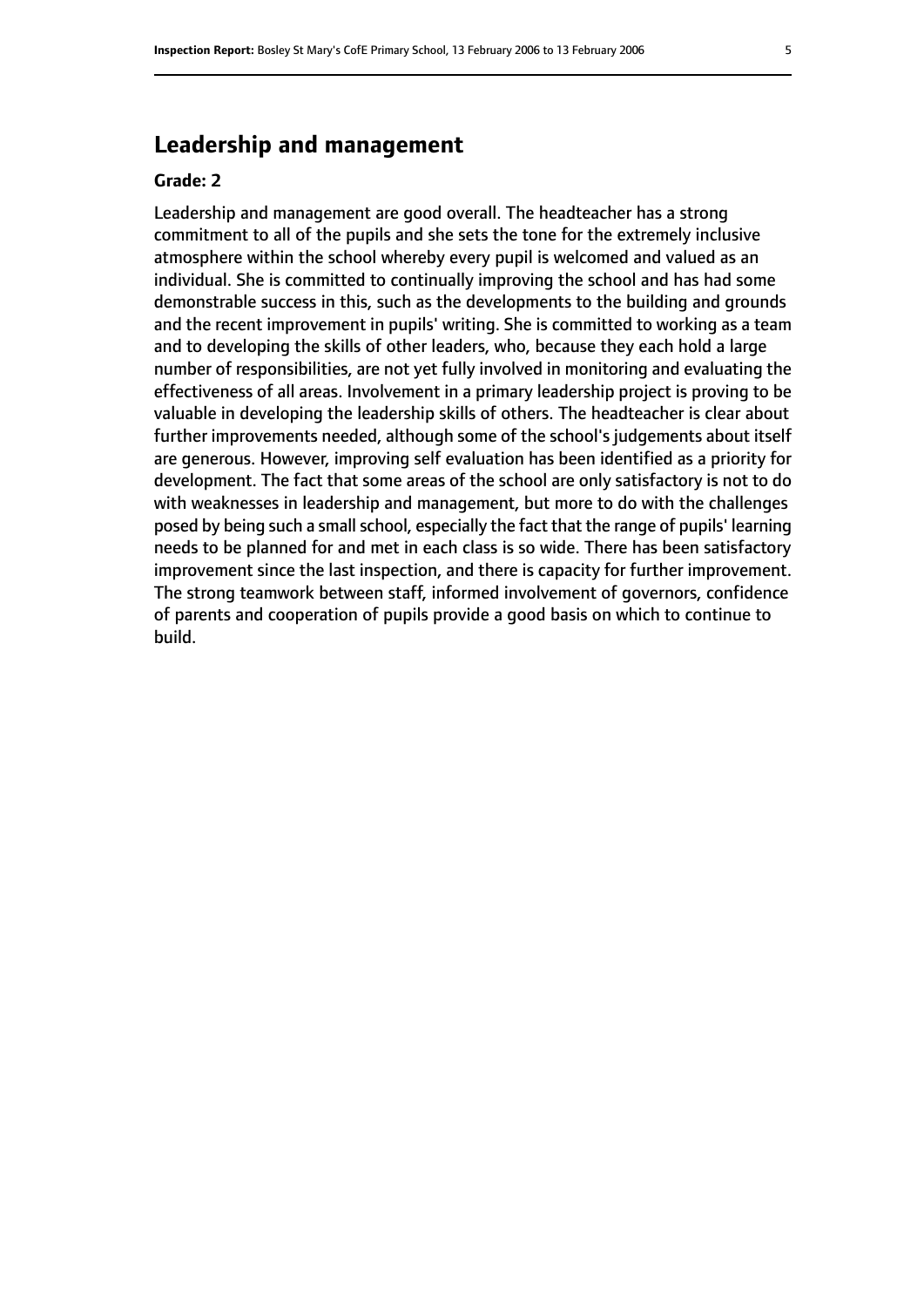**Any complaints about the inspection or the report should be made following the procedures set out inthe guidance 'Complaints about school inspection', whichis available from Ofsted's website: www.ofsted.gov.uk.**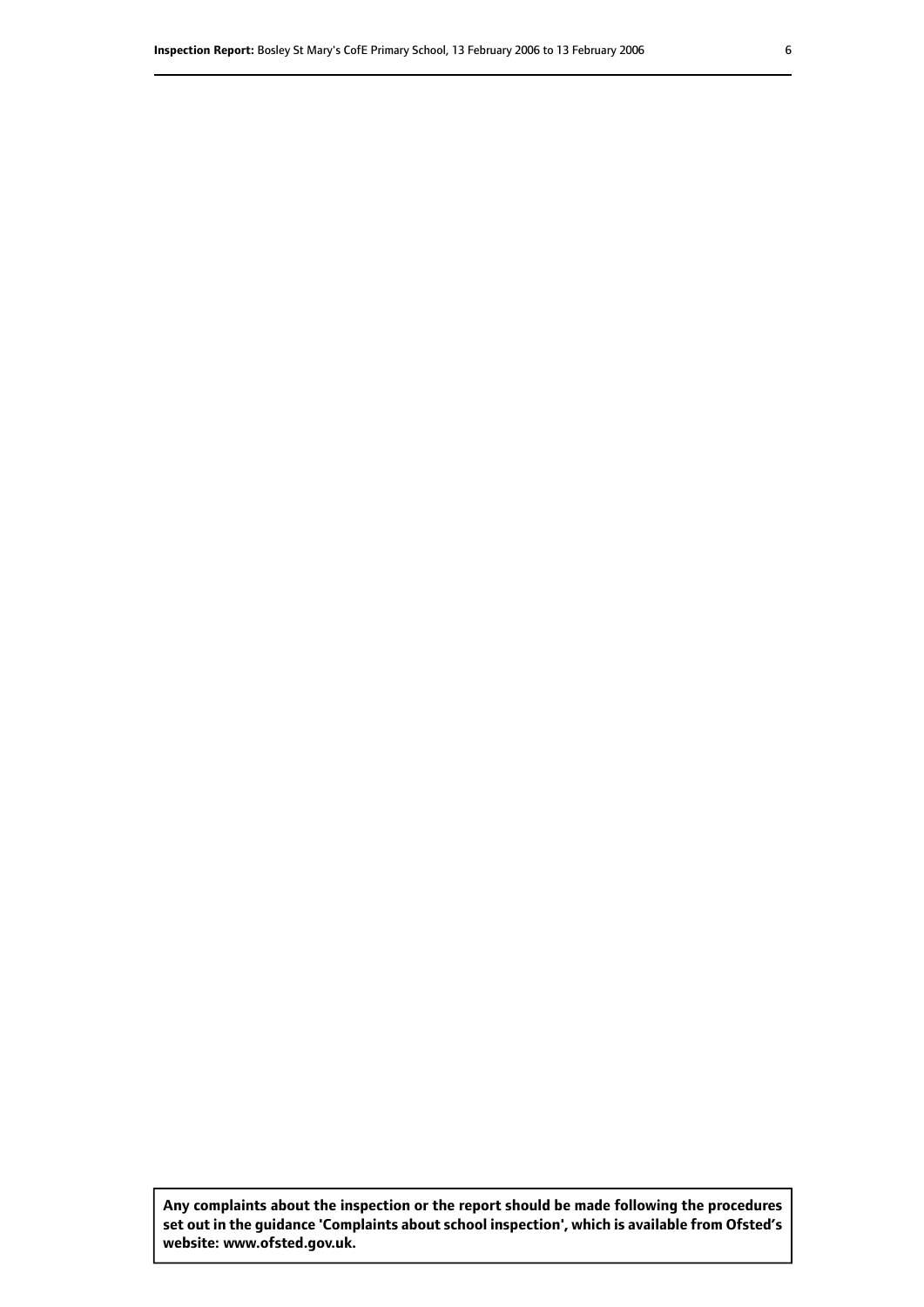# **Inspection judgements**

| Key to judgements: grade 1 is outstanding, grade 2 good, grade 3 | School         | $16-19$ |
|------------------------------------------------------------------|----------------|---------|
| satisfactory, and grade 4 inadequate                             | <b>Overall</b> |         |

#### **Overall effectiveness**

| How effective, efficient and inclusive is the provision of education,<br>integrated care and any extended services in meeting the needs of<br>learners? |     | NА        |
|---------------------------------------------------------------------------------------------------------------------------------------------------------|-----|-----------|
| How well does the school work in partnership with others to promote<br>learners' well-being?                                                            |     | NА        |
| The quality and standards in foundation stage                                                                                                           |     | <b>NA</b> |
| The effectiveness of the school's self-evaluation                                                                                                       |     | NА        |
| The capacity to make any necessary improvements                                                                                                         | Yes | NА        |
| Effective steps have been taken to promote improvement since the last<br>inspection                                                                     | Yes | <b>NA</b> |

#### **Achievement and standards**

| How well do learners achieve?                                                                               | ΝA        |
|-------------------------------------------------------------------------------------------------------------|-----------|
| The standards <sup>1</sup> reached by learners                                                              | NА        |
| How well learners make progress, taking account of any significant variations<br>between groups of learners | <b>NA</b> |
| How well learners with learning difficulties and disabilities make progress                                 | <b>NA</b> |

## **Personal development and well-being**

| How good is the overall personal development and well-being of the<br>learners?                                  | ΝA        |
|------------------------------------------------------------------------------------------------------------------|-----------|
| The extent of learners' spiritual, moral, social and cultural development                                        | <b>NA</b> |
| The behaviour of learners                                                                                        | <b>NA</b> |
| The attendance of learners                                                                                       | <b>NA</b> |
| How well learners enjoy their education                                                                          | <b>NA</b> |
| The extent to which learners adopt safe practices                                                                | <b>NA</b> |
| The extent to which learners adopt healthy lifestyles                                                            | <b>NA</b> |
| The extent to which learners make a positive contribution to the community                                       | <b>NA</b> |
| How well learners develop workplace and other skills that will contribute to<br>their future economic well-being | <b>NA</b> |

# **The quality of provision**

| How effective are teaching and learning in meeting the full range of<br>the learners' needs?          | ΝA |
|-------------------------------------------------------------------------------------------------------|----|
| How well do the curriculum and other activities meet the range of<br>needs and interests of learners? | ΝA |
| How well are learners cared for, guided and supported?                                                | NА |

 $^1$  Grade 1 - Exceptionally and consistently high; Grade 2 - Generally above average with none significantly below average; Grade 3 - Broadly average; Grade 4 - Exceptionally low.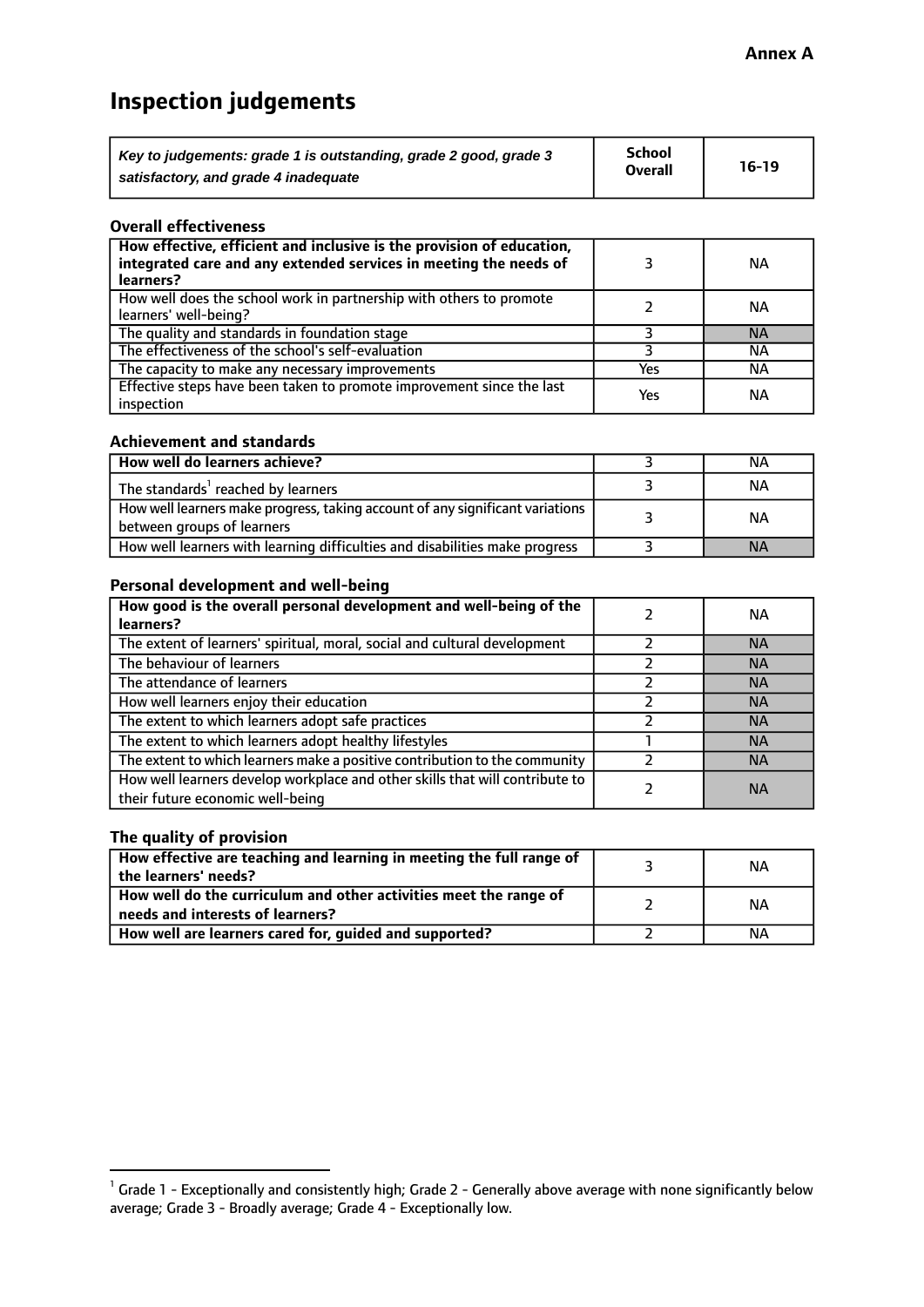# **Leadership and management**

| How effective are leadership and management in raising achievement<br>and supporting all learners?                                              |     | NA.       |
|-------------------------------------------------------------------------------------------------------------------------------------------------|-----|-----------|
| How effectively leaders and managers at all levels set clear direction leading<br>to improvement and promote high quality of care and education |     | <b>NA</b> |
| How effectively performance is monitored, evaluated and improved to meet<br>challenging targets, through quality assurance and self-review      |     | <b>NA</b> |
| How well equality of opportunity is promoted and discrimination tackled so<br>that all learners achieve as well as they can                     |     | <b>NA</b> |
| How effectively and efficiently resources are deployed to achieve value for<br>money                                                            |     | <b>NA</b> |
| The extent to which governors and other supervisory boards discharge their<br>responsibilities                                                  |     | <b>NA</b> |
| The adequacy and suitability of staff to ensure that learners are protected                                                                     | Yes | <b>NA</b> |

| The extent to which schools enable learners to be healthy                                     |            |
|-----------------------------------------------------------------------------------------------|------------|
| Learners are encouraged and enabled to eat and drink healthily                                | Yes        |
| Learners are encouraged and enabled to take regular exercise                                  | <b>Yes</b> |
| Learners are discouraged from smoking and substance abuse                                     | Yes        |
| Learners are educated about sexual health                                                     | Yes        |
| The extent to which providers ensure that learners stay safe                                  |            |
| Procedures for safequarding learners meet current government requirements                     | Yes        |
| Risk assessment procedures and related staff training are in place                            | Yes        |
| Action is taken to reduce anti-social behaviour, such as bullying and racism                  | <b>Yes</b> |
| Learners are taught about key risks and how to deal with them                                 | Yes        |
| The extent to which learners make a positive contribution                                     |            |
| Learners are helped to develop stable, positive relationships                                 |            |
| Learners, individually and collectively, participate in making decisions that affect them     | Yes        |
| Learners are encouraged to initiate, participate in and manage activities in school and the   | <b>Yes</b> |
| wider community                                                                               |            |
| The extent to which schools enable learners to achieve economic well-being                    |            |
| There is provision to promote learners' basic skills                                          | Yes        |
| Learners have opportunities to develop enterprise skills and work in teams                    | Yes        |
| Careers education and quidance is provided to all learners in key stage 3 and 4 and the sixth | <b>NA</b>  |
| form                                                                                          |            |
| Education for all learners aged 14-19 provides an understanding of employment and the         | <b>NA</b>  |
| economy                                                                                       |            |